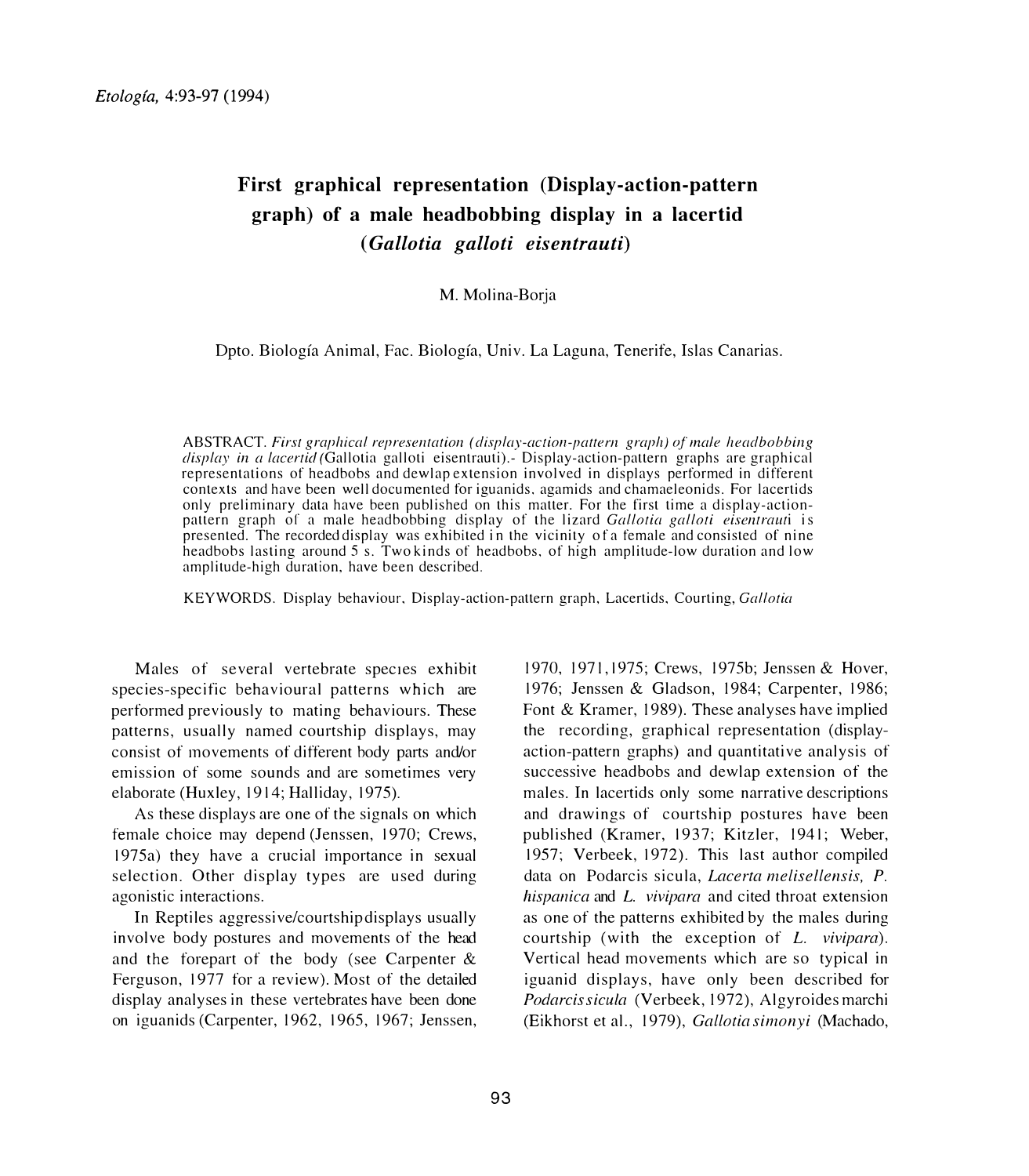Molina Borja



FIGURE 1. Display-action-pattern graph of a courtship display in *Gallotia galloti eisentrauti*. Numbers under the graph correspond to the successive headbohs during the display. Ordinates: amplitude or head bobs in arbitrary units  $(a.u.).$ 

[Modelo de acción de exhibición de un cortejo en *Gallotia galloti eisentrauti*. Los números bajo la gráfica corresponden a los cabeceos sucesivos durante la exhibición. En ordenadas: amplitud de los cabeceos en unidades arhitrarias (a.u.).]

1985) and *Lacerta lepida* (Vicente, 1989) although not always have been related to courtship activities. In den Bosch (1986) cited for *Psammodromus hispanicus* a behaviour pattern named "Schnauzenwippen" ("Snout bobbing?") but from his description it seems that it could be performed by one male in response to another male or to a female and he considered it to be related to dominance-submission interactions.

For the canarian lizards, belonging to the endemic genus *Gallotiu* (Arnold, 1973) of the family Lacertidae, Bischoff (1971, 1974) cited throat extension and rapid head movements by the males as initial patterns in the courtship of *G. gal/oti* (f<sup>r</sup>om Tenerife) and *G. steh/ini* (from Gran Canaria) observed in laboratory cages. However, to this date

no graphical representation of vertical head movements during courtship or other display type has been made of any lacertid.

Ongoing behavioural observations are currently underway in some localized populations of the Tenerife island lizards *G. g. eisentrauti* (from the North of the island) and G. *g. galloti* (from the South and Centre). Some of these observations were initially filmed with an 8 mm camcorder and more recently with a Hi8 video camera for further analysis at a later date. While observing some specimens on a concrete wall surrounding a culture field, the headbobbing display of an adult male *G. g. eisentrauti* located near an adult female was filmed on 8 mm film on june 1991. This movie sequence was posteriorly analysed using a S-YHS video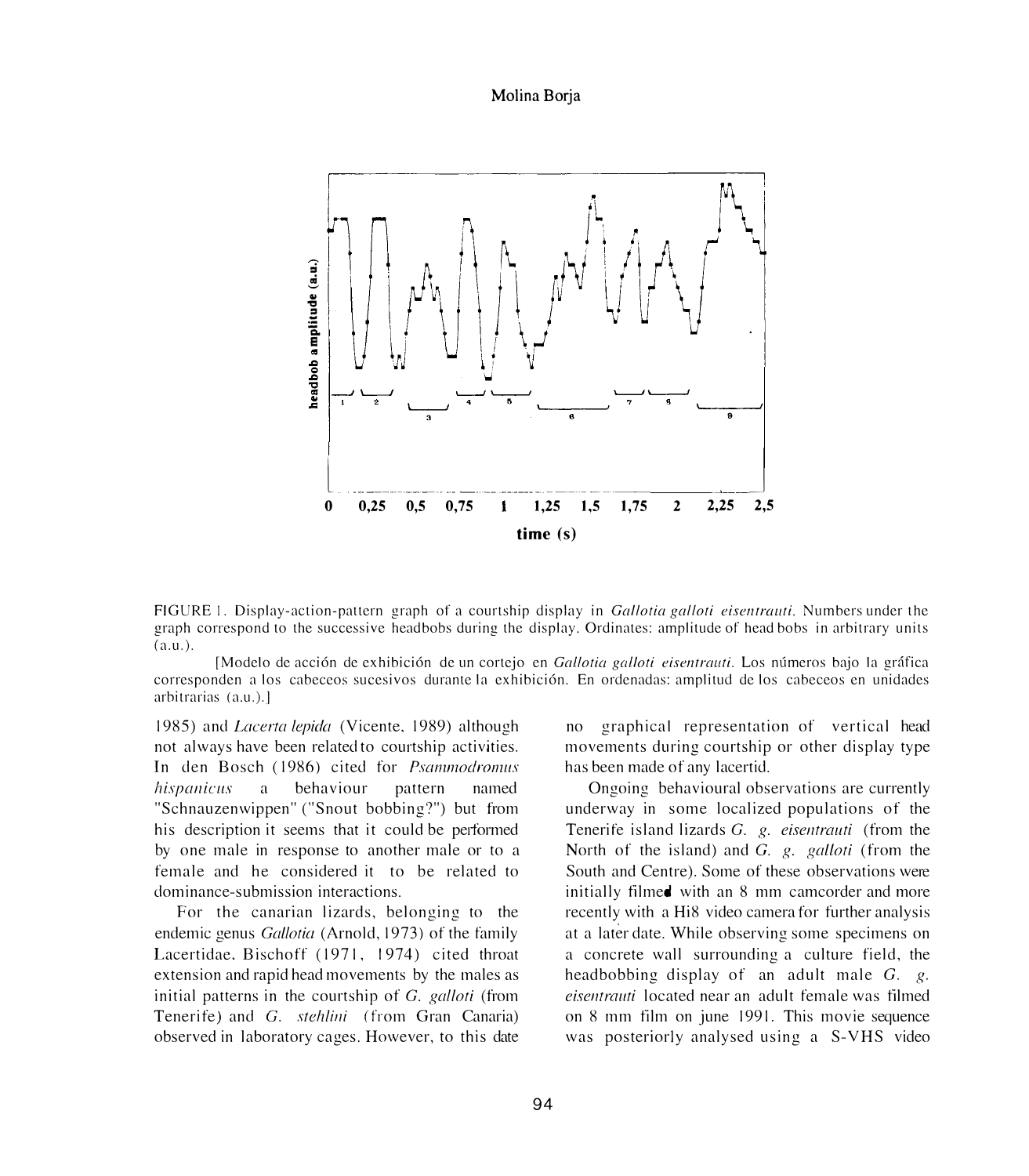recorder equipped with a frame by frame facility (Panasonic NV-FS88). On each frame we measured the height of the head (head amplitude, from the snout tip) with reference to the sustratum. As filming was done from the same height as that of the wall, the variation in head height on the video screen was proportional to the actual height of the head movement in the displaying animal. Therefore head heights in successive frames were measured throughout the sequence. Time reference was calculated considering the 25 frames per second temporal resolution of the video-recorder.

In figure I the corresponding graphical representation of the head height variation through time is represented. The whole sequence lasted about 5 s and has been initially split up in nine gross up and down head movements, occurring at a rate of less than 3 bobs per second. Some bobs had a high amplitude and a short duration -between 10 and 13 frames- (see headbobs 1, 2, 4, 5, 7 and 8 in fig. 1). Each of the other heaclbobs (3,6 and 9, lasting 15 to 19 frames) have been tentatively considered as single one on the basis of the greater amplitude range between the lowest and highest value, but in fact they include two to three very small bobs (small peaks within headbobs number 3.6 and 9 in fig. 1). During the whole display the male always had the gular region extended.

The display began when the male was within 50 cm of the female and was performed while he was approaching her. The interaction finished when the male was close to female and she retired. In other field observations (Molina-Borja, 1986, 1991) males engaged in successive sequences of three to five rapid vertical head movements with short intervals between them, so the graph presented here could correspond to an unfinished display. As in all the cases the display was cleary distinct from aggressive actions (which are also presented by males towards some females), and in some cases it was witnessed to be followed by copulation. a tentative courtship function has been assigned. Although other possible

functions of this display cannot be excluded (as identity signalling), this display type has not been observed in other male-male or male-female interaction contexts.

As no other graphic representation of a headbob display for a lacertid has been published, no comparison within this group can be done. Also, at this initial step in research, a comparison between lacertid and iguanid displays is not warranted.

Further recording and analysis of other individual headbobbing displays in *G.g. eisentrauti* should enable us to assess possible variations in the number/duration of the headbobs performed by different males (intermale variability). And it will also form a basis for comparison of displays in *Gallotia* species/subspecies from the same or other islands in the Canarian archipelago.

Moreover, as the quality and/or frequency of courtship by the males can be factors influencing their acceptance by the females, the recording of these displays in experimental conditions will provide a basis for determining which proximal factors (in the male's behaviour) affect female selection, if any.

## **Resumen**

*Primera representación gráfica (modelo de acción de exhibición) de una exhibición de cabeceo en el macho de un lacértido* (Gallotia galloti eisentrauti).

Los patrones de exhibición mostrados por machos de diferentes especies de vertebrados durante el cortejo son sefiales importantes en la estimulación de procesos fisiológicos reproductivos en la hembra así como en la aceptación de un macho determinado por parte de ésta. Por otra parte, la comparaci6n de dichos patrones en especies relacionadas puede dar idea de la posible evolución de estas pautas.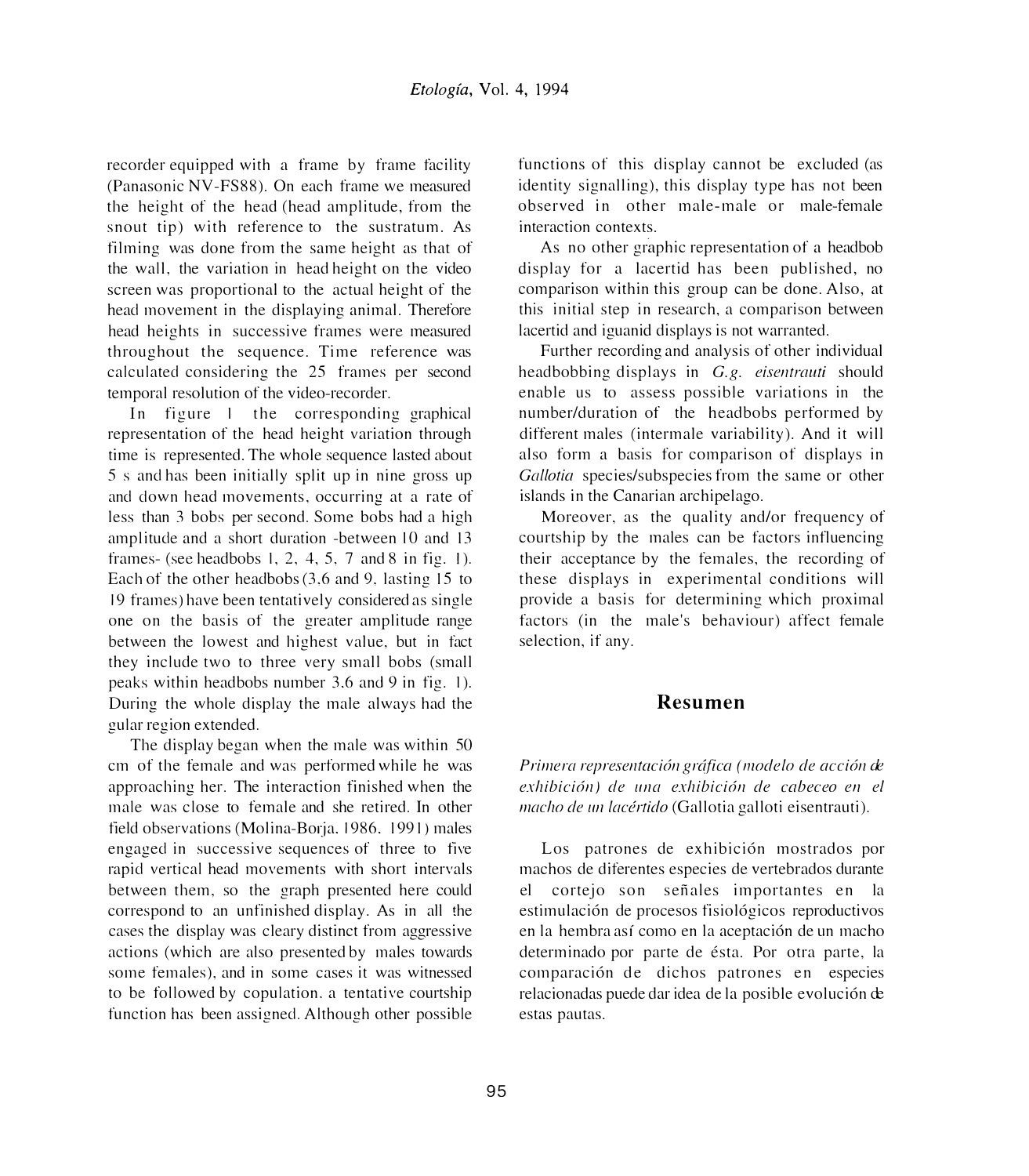Las exhibiciones de cortejo/agresión en reptiles suelen implicar posturas y movimientos verticales de la cabeza y porción anterior del cuerpo. Descripciones y representaciones gráficas de los movimientos realizados por la cabeza se encuentran frecuentemente en la bibliografía para lagartos iguánidos, agámidos y camaleónidos, pero no para lacértidos.

Se presenta por primera vez una representación gráfica de la evolución temporal de los movimientos de cabeceo realizados por un macho del lacértido  $G$ . *g. eisentro11ti* frente a una hembra. La cxhibici6n. analizada a partir de una grabación en vídeo, consistió de al menos 9 cabeceos sucesivos y duró alrededor de 5 s. Tentativamente se describen cabeceos de alta amplitud-corta duración y de baja amplitud-larga duración (fig. 1). Durante toda la secuencia el macho mantuvo distendida la región gular. En otras exhibiciones observadas pero no grabadas. los machos de esta especie realizaban secuencias sucesivas de 3 a 5 cabeceos rápidos con intervalos cortos entre cada secuencia, por lo que la gráfica que se presenta podría corresponder a una exhibición incompleta. De hecho, el macho realizó la exhibición mientras se acercaba a la hembra, retirándose ésta cuando aquel estuvo muy cerca de ella.

Dado que no existen otras representaciones gráficas publicadas para lacértidos, no puede realizarse comparación alguna. Por otra parte, en este estadío inicial de la investigación en lacértidos, tampoco se puede establecer una comparación clara de sus exhibiciones con las de iguánidos.

## **Acknowledgements**

I thank Dr. Enrique Font for his helpful comments on the manuscript and to the contributions from two anonymous referees. I am also grateful to Mr. Neil Abrey for revising the English.

## **References**

- Arnold, D.E.N., 1973. Relationships of the Paleartic lizards assigned to the genera *Lacerta*, *Algyroides* and *Psammodromus* (Reptilia: Lacertidae). *Bull. Brit. Mus. Natur. Hist.*, 25(8):291-366.
- Bischoff, W., 1971. *lacerta galloti galloti,* Dumeril et Bibron, 1839, die Eidechse von Teneriffa. *Aquarien und Terrarien, 18:308-311.*
- Bischoff, W., 1974. Beobachtungen bei der Pflege von *L{{certa sinwnyi stehlini* (Sauria, Lacertidae). *Solamandra,* 10(3/4):93-103.
- Bischoff, W., 1982. Die innerartliche Gliederung von *Gallotia galloti* (Duméril et Bibron 1839) (Reptilia: Sauria: Lacertidae) auf Teneriffa, Kanarische *lnseln. Bonn. zao/. Beitr.,* 33(2- 4 ):363-382.
- Carpenter, C.C., 1962. A comparison of the patterns of display of *Urosaurus, Uta,* and *Strepto.1aurus. Herpetofogica,* I 8: 145-I 52.
- Carpenter, C.C., 1965. The display of the Cocos Island Anole. *Herpetologica*, 21(4):256-260.
- Carpenter, C.C., 1967. Display patterns of the Mexican iguanid lizards of the genus *Uma. He,petofogica,* 23:285-293.
- Carpenter, C.C.. 1986. An inventory of the displayaction-patterns in lizards. *Smithson. Herpetol. Inform. Serv.,* 68: 1-18.
- Carpenter, C.C. & Ferguson. G.W., 1977. Variation and evolution of stereotyped behavior in Reptiles. In: *Biology of the Reptilia, vol. 7: Ecology and Behaviour:* 335-554 (C. Gans & D.W. Tinkle, Eds.). London: Academic Press.
- Crews, D., 1975a. Effects of different components of male courtship behavior on environmentally induced recrudescence and mating preferences in the lizard *Anolis carolinensis. Anim. Behav.,* 23: